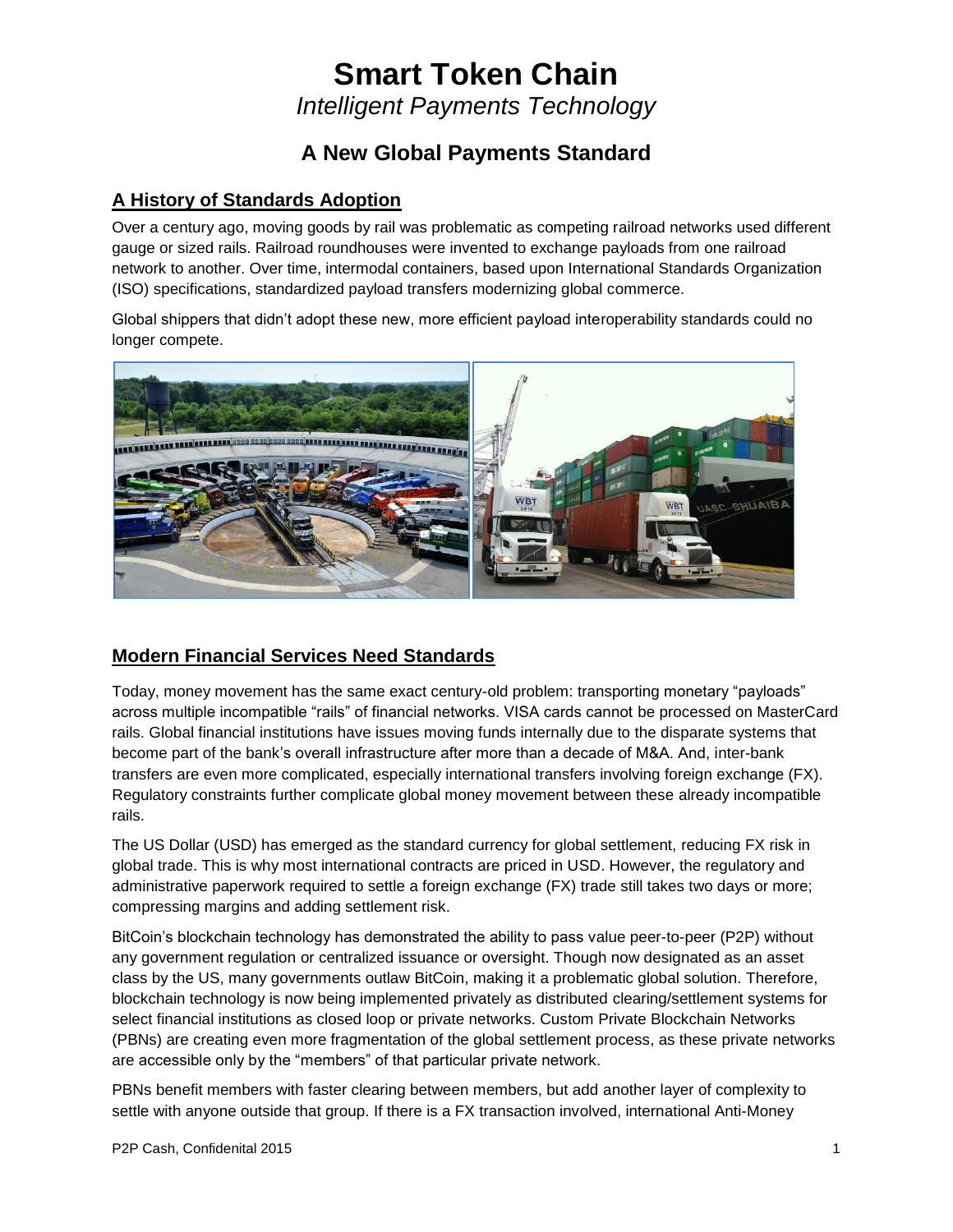## **Smart Token Chain** *Intelligent Payments Technology*

Laundering (AML) regulations and existing settling mechanisms compound the process, taking two days up to a week. Consequently, there are no instant clearing and settlement standards for these international payments.

However, there is a better way…

### **Smart Token Chain Technology**

P2P Cash's Smart Token Chain (STC) technology creates interoperability between disparate networks (whether traditional global clearing systems or Private Blockchain Networks), lowering settlement costs and reducing clearing times and settlement risks.

- STCs are manufactured instantaneously on a "when needed" basis, populated with pertinent trade information and delivered across electronic trading/settlement platforms for certification with counterparts, exchanges, regulatory entities, and Private Blockchain Networks themselves.
- STCs integrate proprietary blockchain networks with the traditional clearing and settlement networks. This allows entities outside the PBN to trade with members of the PBN without a direct reciprocal integration effort required by the respective party.
- P2P Cash provides all the integration to the Private Blockchain Networks as well as to the global clearing networks. This provides a turn-key solution to trading partners and those that wish to trade on the STC Exchange without any investment in technology development on their part.
- STC information is encrypted within the Smart Token(s) with an auditable ledger to all parties in the trade. The trade is stored indefinitely for future regulatory access and tracking purposes.

### **STC Benefit Summary**

Private Blockchain Networks (PBN) are creating even more fragmentation in an already very complicated multi-standards transaction-processing environment. Smart Token Chains (STCs) were invented and designed to move money between dissimilar networks from day one.

As P2P Cash integrates to more countries and PBNs, the STC becomes a de facto "standard", but not a traditional standard that a financial network must make an effort to adopt. STC is an uber-integration technology designed to unite every proprietary network in which it participates. P2P Cash performs all the integration effort, not the financial networks.

STC is a standard that the banks, financial institutions and their customers will use simply because STC technology integrates "smart" payment of transaction invoices, delivers superior clearing speed, and lowers costs more than any competing means to send value point-to-point on a global scale.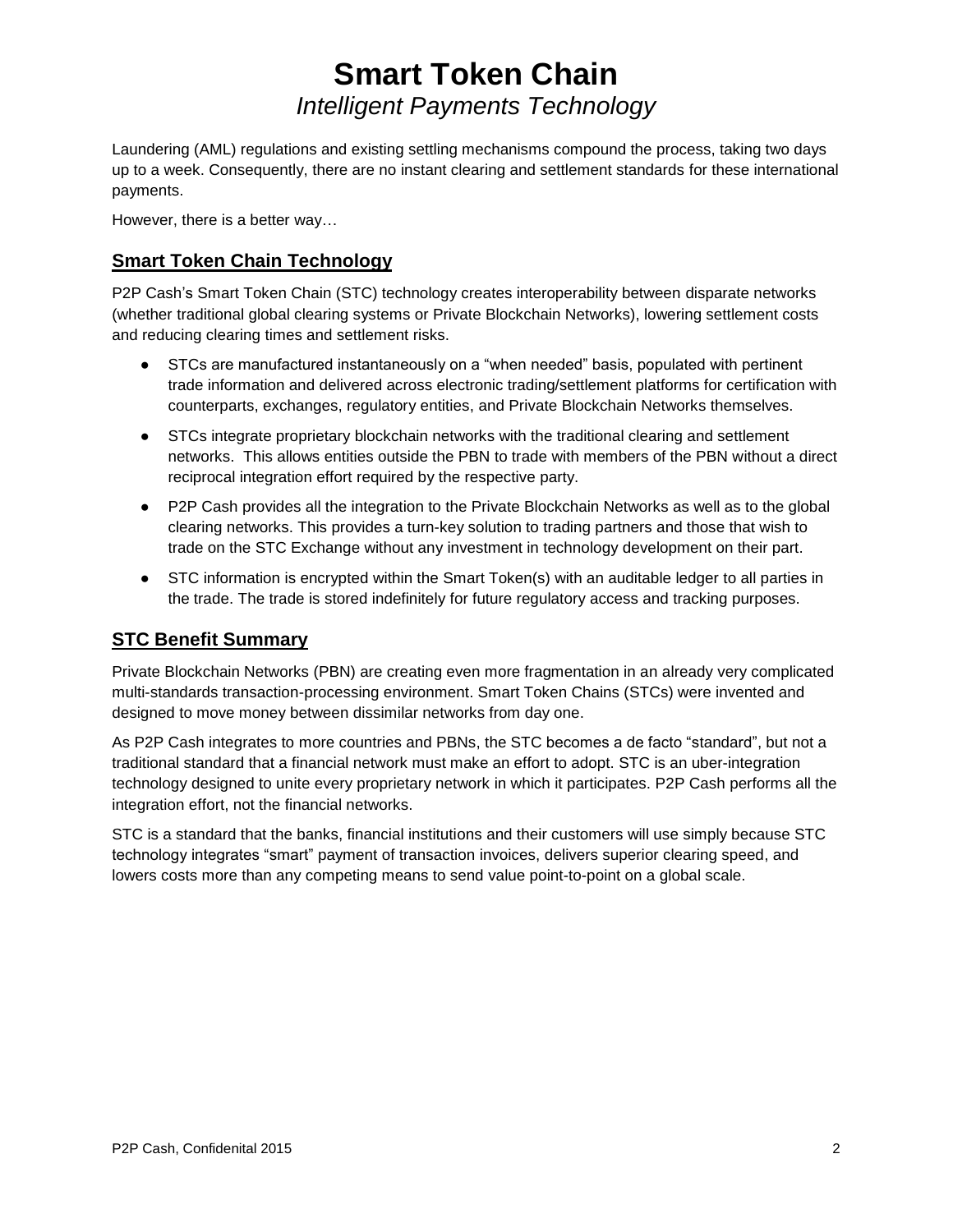# **Smart Token Chain**

*Intelligent Payments Technology*

# **Appendix**

#### **Current STC Application - Free Money Transfer**

P2P Cash currently uses low cost STC technology to offer Free Money Transfer directly to U.S.-based consumers. P2P Cash chose this initial use case due to a lack of efficiency in the global money transfer industry. Money transfer and financial services in general are ripe for disruption, driven by the confluence of blockchain, tokenization and mobile technologies.

STC technology is currently implemented in 4 of the Top 5 remittance destinations from the US. The technology integrates several real-time national settlement systems via Virtual Private Networks (VPNs). Over 1.2 billion bank and mobile accounts in 64 countries can receive Free Money Transfer as P2P integrates additional countries.

Similar to the direct consumer remittance offerings via P2P Cash's branded website and mobile applications, the company offers online portals, mobile applications and white label platforms to partners globally:

- Equity Bank The largest bank in Africa by number of accounts.
- World Council of Credit Unions (WOCCU) Organization that represents credit unions with over 200 million members worldwide.
- Vonage Global leader in telecommunications.

P2P Cash's platform provides turnkey delivery of new P2P architecture to mobile financial services including lending and insurance, both direct to consumer and through our partnerships.

#### **STC Capabilities and Development Roadmap**

P2P Cash's STC technology currently demonstrates competitive advantages in the money transfer market. STCs have expansive potential to revolutionize the broader financial services industry by enabling faster, lower cost transactions across many use cases.

#### *Current Technology*

- Unique transaction ID creation for tracking and auditability
- World class security and identity processing using cutting edge identity verification and authentication technology
- Real-time "Good Funds" model
	- o Funds acquisition
		- Card processing enables real-time processing with service guarantees
		- ACH batch processing
	- o Processing
		- Remittance instructions attached to payload (basis of STC)
		- Sending of payload to delivery endpoints via multiple transport protocols: SWIFT, VPN and XML